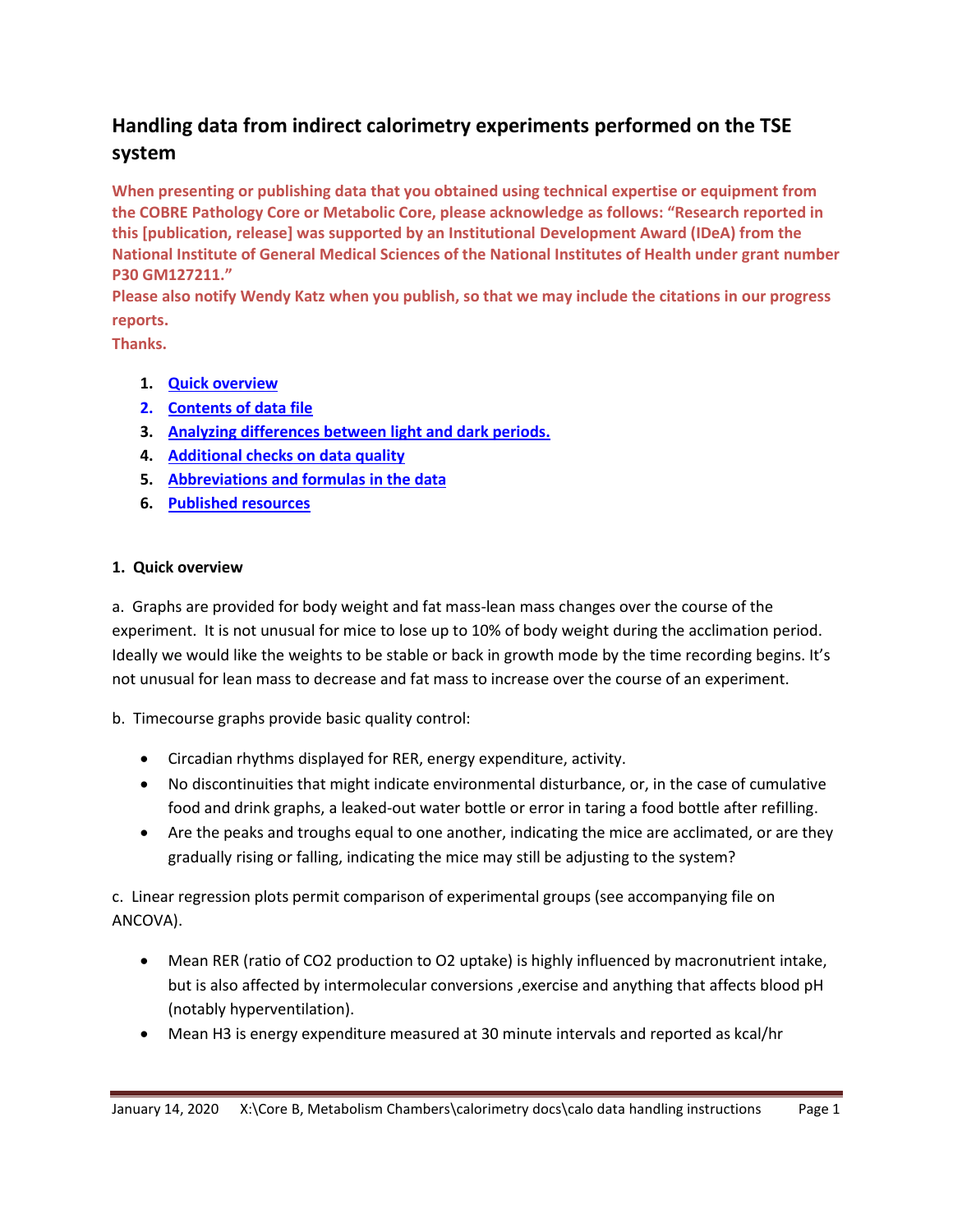- Mean XT is activity as measured by crossings of the infrared beams in the recording platform. XT is measured continually and reported in 30 minute increments.
- Food and water removal are measured cumulatively, and reported in ml or grams. Net food consumption is calculated per 30-minute interval and reported in kcal.

# <span id="page-1-0"></span>**2. Contents of data file**

- a. Data are contained in an Excel file containing several tabs:
	- Your data in format 1 (explained below). **Before making any changes or calculations, make a copy of the data sheet you want to work with, then lock the original sheet (on "Review" tab, click "Protect Sheet" option and enter a password), so your raw data are preserved**.
	- Activity and drinking-feeding data recorded at smaller time intervals (the tabs labeled "Act" and "DFT").
		- $\circ$  Note: some mice, especially with crumbly diets, will gnaw chunks of food out of the tube and then eat it off the floor over a period of time.
	- Events, which notifies you of any unusual occurrences. If there is note of a water bottle refilled, that sometimes means the bottle leaked and had to be replaced.
	- If a feeder is noted as being refilled, the food may have been stuck in the tube. Check the interval since the mouse last ate to see if it went without food for an unusual amount of time, which might change activity and energy values for that interval.

b. Data are saved in 3 formats.

 **Format 1**: time points are organized in columns. Values are organized in a single column for each value. We use this format to make pivot tables for sorting and filtering the data.

| Animal No. Box<br>CO <sub>2</sub><br>Time<br>FlowSamp   O2<br>Date<br>%<br>l/min<br>% |       |
|---------------------------------------------------------------------------------------|-------|
|                                                                                       |       |
|                                                                                       |       |
| 6/7/2009<br>931<br>10:46<br>1<br>0.41<br>19.96                                        | 0.036 |
| 6/7/2009<br>931<br>1<br>11:16<br>0.41<br>20.03                                        | 0.036 |
| 6/7/2009<br>931<br>1<br>11:46<br>20.03<br>0.4                                         | 0.035 |
| 6/7/2009<br>2<br>932<br>19.96<br>10:46<br>0.41                                        | 0.036 |
| 6/7/2009<br>2<br>932<br>11:16<br>20.03<br>0.41                                        | 0.036 |
| 6/7/2009<br>2<br>932<br>20.03<br>11:46<br>0.4                                         | 0.035 |
| 6/7/2009<br>3<br>889<br>19.96<br>10:46<br>0.41                                        | 0.036 |
| 6/7/2009<br>3<br>889<br>11:16<br>0.41<br>20.03                                        | 0.036 |

Example:

 **Format 2**: Time points are organized in columns. Values are organized in a separate column for each box. Values are grouped for each box. *(We will provide this format on request, but to date nobody has been using it, so we stopped downloading it).*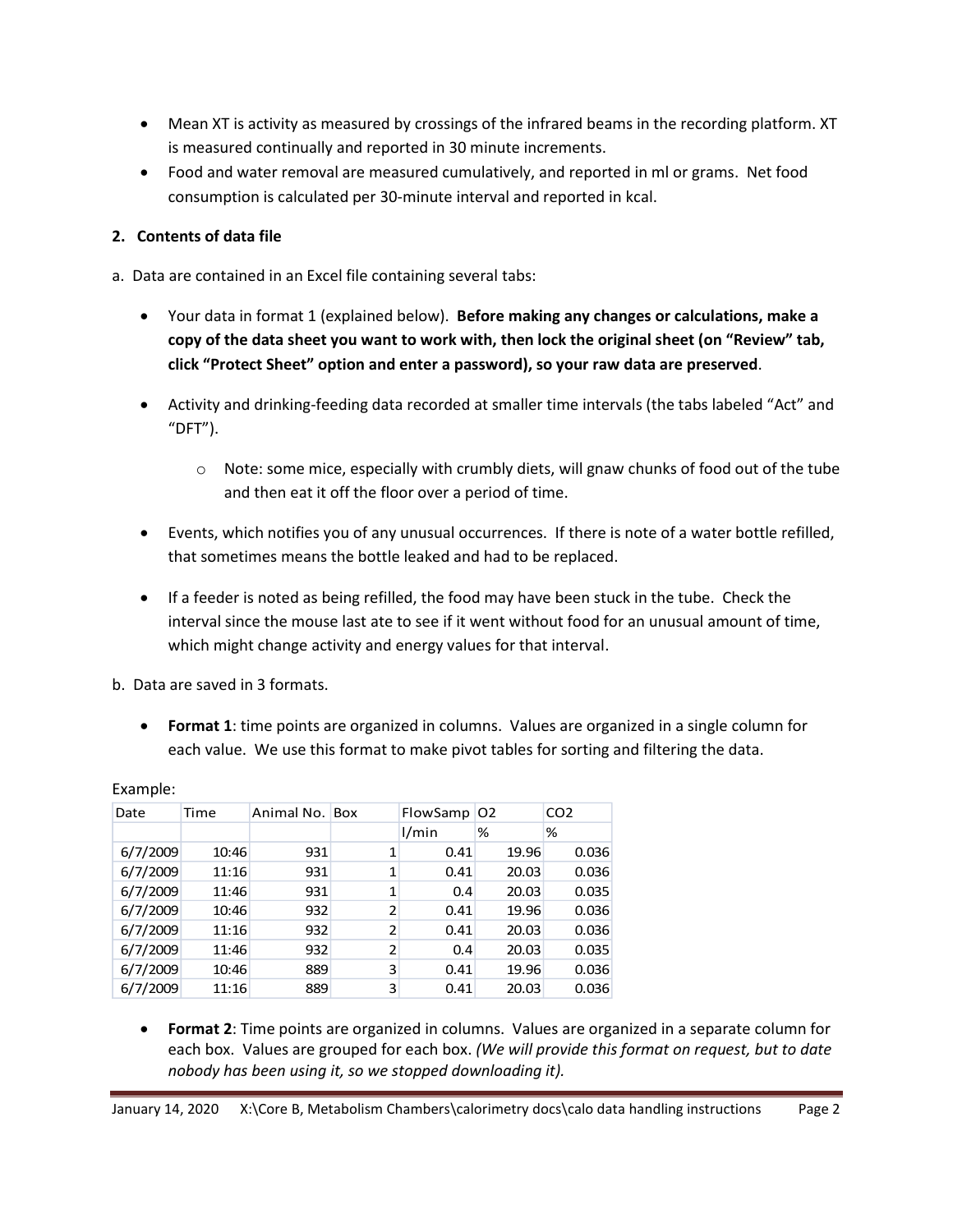Example:

| Date     | Time  | Box-1             |                |                 | $Box-2$     |                |                 | Box-3   |              |                 |
|----------|-------|-------------------|----------------|-----------------|-------------|----------------|-----------------|---------|--------------|-----------------|
|          |       | Flow              | O <sub>2</sub> | CO <sub>2</sub> | Flow        | O <sub>2</sub> | CO <sub>2</sub> | Flow    | 02           | CO <sub>2</sub> |
|          |       | $I/M$ in $I$ $\%$ |                | [%]             | [l/min] [%] |                | [%]             | [1/min] | [%]          | [%]             |
| 6/7/2009 | 10:46 | 0.45              | 19.88          | 0.421           |             | 0.45 19.93     | 0.352           |         | $0.45$ 19.93 | 0.416           |
|          | 11:16 | 0.45              | 19.92          | 0.377           | 0.45        | 19.94          | 0.34            |         | 0.45 19.95   | 0.335           |
|          | 11:46 | 0.45              | 19.92          | 0.344           | 0.45        | 19.95          | 0.305           | 0.45    | 19.96        | 0.31            |
|          |       |                   |                |                 |             |                |                 |         |              |                 |

 **Format 3**: Time points are organized in rows; values are organized in a separate row for each box. Boxes are grouped for each value. This format is useful for making graphs in Excel for a quick overview of feeding and activity of individual mice. *(We will provide this format on request, but to date nobody has been using it, so we stopped downloading it).*

| <b>Box</b> |                 | Paramete 6/7/2009 10:46 6/7/2009 11:16 6/7/2009 11:46 |       |       |  |
|------------|-----------------|-------------------------------------------------------|-------|-------|--|
| Box1       | 02              | 19.88                                                 | 19.92 | 19.92 |  |
| Box2       | O <sub>2</sub>  | 19.93                                                 | 19.94 | 19.95 |  |
| Box3       | O <sub>2</sub>  | 19.93                                                 | 19.95 | 19.96 |  |
| Box1       | CO <sub>2</sub> | 0.421                                                 | 0.377 | 0.344 |  |
| Box2       | CO <sub>2</sub> | 0.352                                                 | 0.34  | 0.305 |  |
| Box3       | CO <sub>2</sub> | 0.416                                                 | 0.335 | 0.31  |  |

Example:

#### <span id="page-2-0"></span>**3. Analyzing differences between light and dark periods.**

We graph activity (XT), RER, H3 (uncorrected energy expenditure), feeding and drinking with respect to time. Activity and feeding are typically higher at night, with the mice resting during the day. Many mice show peaks of activity at dawn and dusk. The most sensitive energy expenditure readings are obtained when activity (XT) is lowest. Mice snack during the resting period, so resting RER doesn't drop as low as would be expected in the fasted state.

**The mice are on a 10 hour dark/14 hour light cycle**. During Daylight Saving time, lights come on between 07:00 and 7:30 and go off between 21:00 and 21:30. During standard time (winter), lights come on between 06:00 06:30 and go off between 20:00 and 20:30. Exact on-off times change occasionally because lights in the facility come on one room at a time, starting at 7:00 AM (daylight saving time). Our room is near the end of the sequence. DLAR monitors light intensity at 15 minute intervals, so if you need to check on-off times for your experiment, you may ask Cheryl Carmichael for this information for room 059D on the dates of your experiment.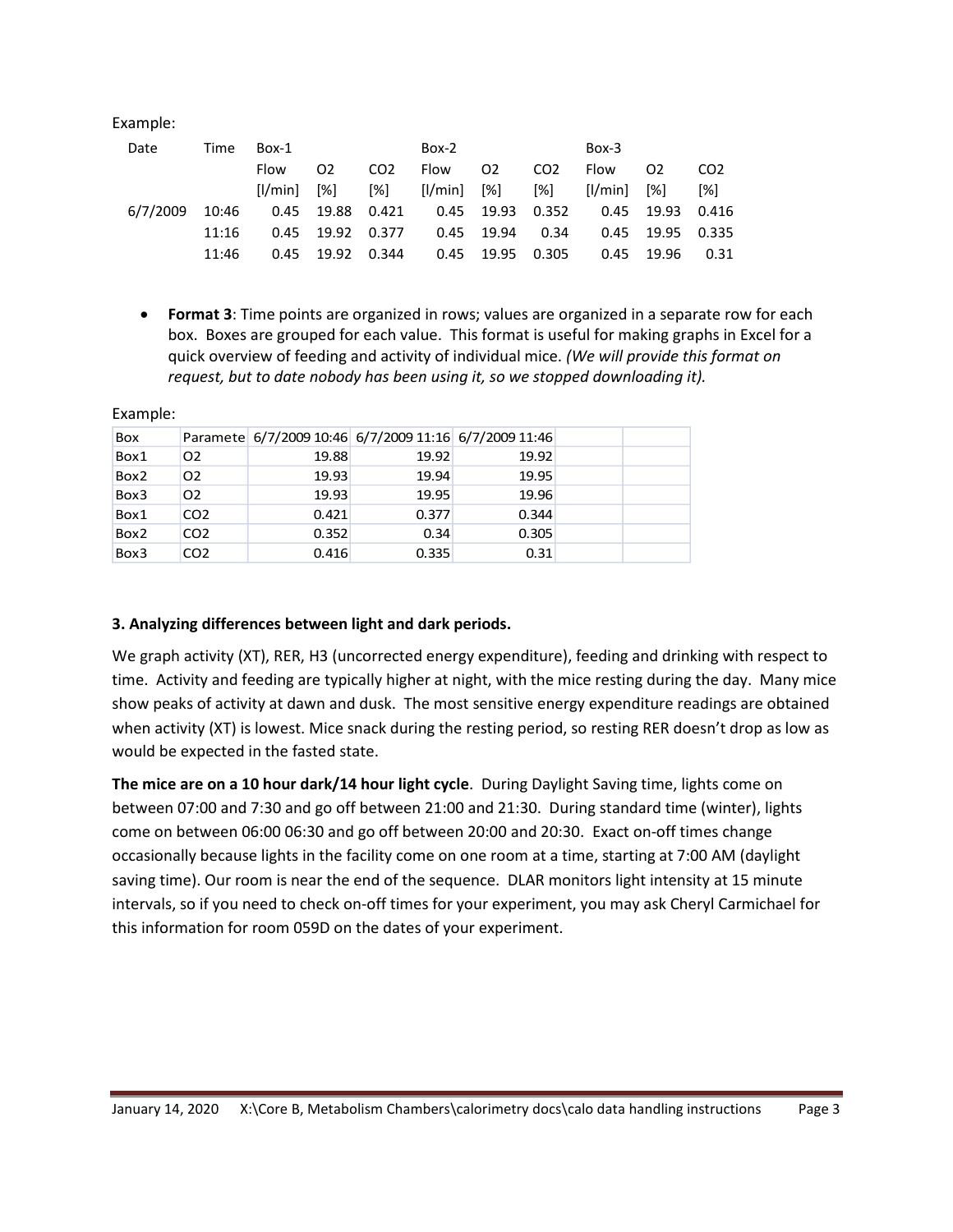

In this example, activity started to drop when the lights came on at 7:15 (the data point was recorded at 7:33). However, the mice weren't well settled till after 10 am. Time points between 10 am and 8 pm would be the closest to a resting state.

You may find it useful to calculate Resting Metabolic Rate. Since most mice are variably active during the day, you can use the filtering capabilities of Excel to select data points where activity is below a certain value (see the accompanying pivot table instructions).

The system discriminates between ambulatory activity (XA) and fine activity (XF), depending on whether the mouse breaks two adjacent beams in succession, or breaks the same beam twice. The times I've looked at this, the curves for XT, XA and XF were qualitatively similar, so I've always analyzed XT. You might want to check this for your genotypes and treatment conditions, however.

## <span id="page-3-0"></span>**4. Additional checks on data quality**

We typically discard the first day and night of activity because it is a partial period and also the mice are agitated. We discard the last day because it is a partial period. That leaves 3 days and nights to analyze (Tuesday light period through Thursday dark period).

- Scan down the "Flow Sample" and "Flow" columns to make sure the air flow rates are stable for all boxes at all time points. **NOTIFY WENDY IF YOU DISCOVER ANY ABERRANT FLOW RATES**.
- Graph a time course of food and water consumption for individual mice to make sure each started eating and drinking within a reasonable period of time, and that there are no anomalies (such as a leaky water bottle or stuck food bottle) that would throw off your group averages.
- Before taking multiple day averages, calculate each period separately to make sure values aren't progressively rising or falling. Some mice acclimate over several days and you may end up using only the last full period.

## **Sorting the data**

We recommend using pivot tables in Excel to sort and filter your data (see the accompanying document).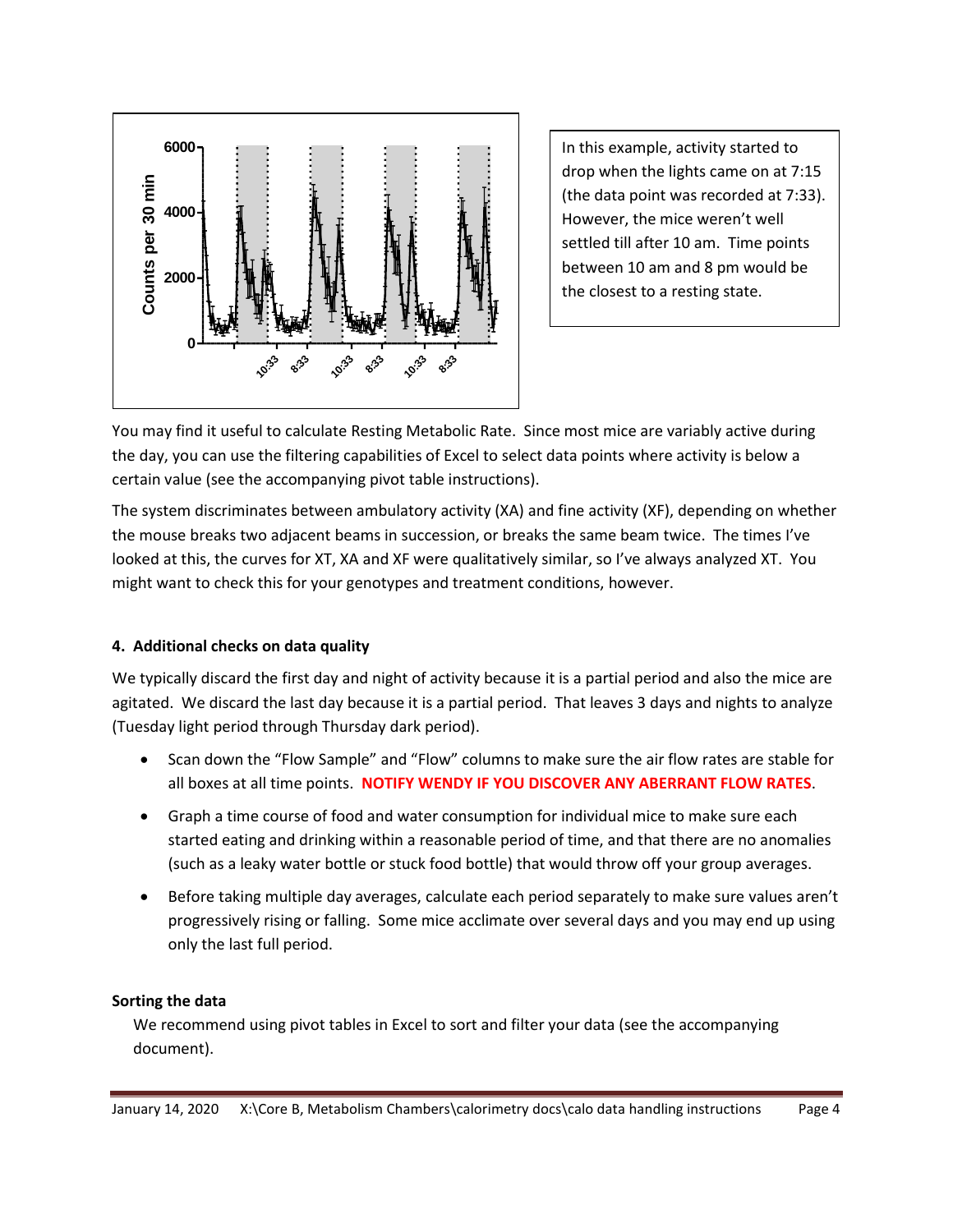#### <span id="page-4-0"></span>**5. Abbreviations and formulas used by the software**

a) Calorimetric parameters that the system **measures directly** and displays: O2 (%), CO2 (%), Flow (l/min)

These values are measured for each chamber, and for an unoccupied reference chamber (Ref).

b) Calorimetric parameters that the system **calculates** and reports (details of calculations are described below)

dO2 (%), dCO2 (%), VO2 (ml/h/kg), RER, H (kcal/h/kg)

c) Values calculated but not displayed:

FlowML (ml/h) = Flow x  $1000.0 \times 60$ 

 $V1 = N2$ Ref x dO2 V2 = O2Ref x (dO2 – dCO2)

d) Constants entered into the system for calculating H:

 $CVO2 = 3.941$  $CVCO2 = 1.106$ 

e) Equations used to calculate parameters displayed in the data table:

(i) weight-independent  $dO2 = O2Ref - O2$  $dCO2 = CO2 - CO2Ref$ RER = VCO2 / VO2

(ii) results for VO2, VCO2 and H come in three forms

*(1) Takes weight 100% into account*  $VO2(1) = FlowML \times (V1 + V2)/(N2Ref \times Animal Weight \times 100.0)$ VCO2(1) = FlowML x dCO2/(Animal Weight x 100.0) H(1) = (CVO2 x VO2 + CVCO2 x VCO2)/1000;

*(2) Takes Lean Body mass into account, using a user-defined power of the animal weight in the* weight position of the calculation. This power can be set to any value in the range 0.001 to 0.999. In our system it is normally set to 0.750  $VO2(2) = FlowML x (V1 + V2)/(N2Ref x Animal Weight<sup>0.75</sup> x 100.0)$  $VCO2(2)$  = FlowML x dCO2/(Animal Weight<sup>0.75</sup> x 100.0) H(2) = (CVO2 x VO2 + CVCO2 x VCO2)/1000;

*Note: we don't recommend using (1) and (2), the normalized forms of the data, because the outcomes can be misleading. Instead, the non-normalized form (3) should be plotted against body weight, lean mass and/or fat mass to test for covariance (Tschop et al., 2012).*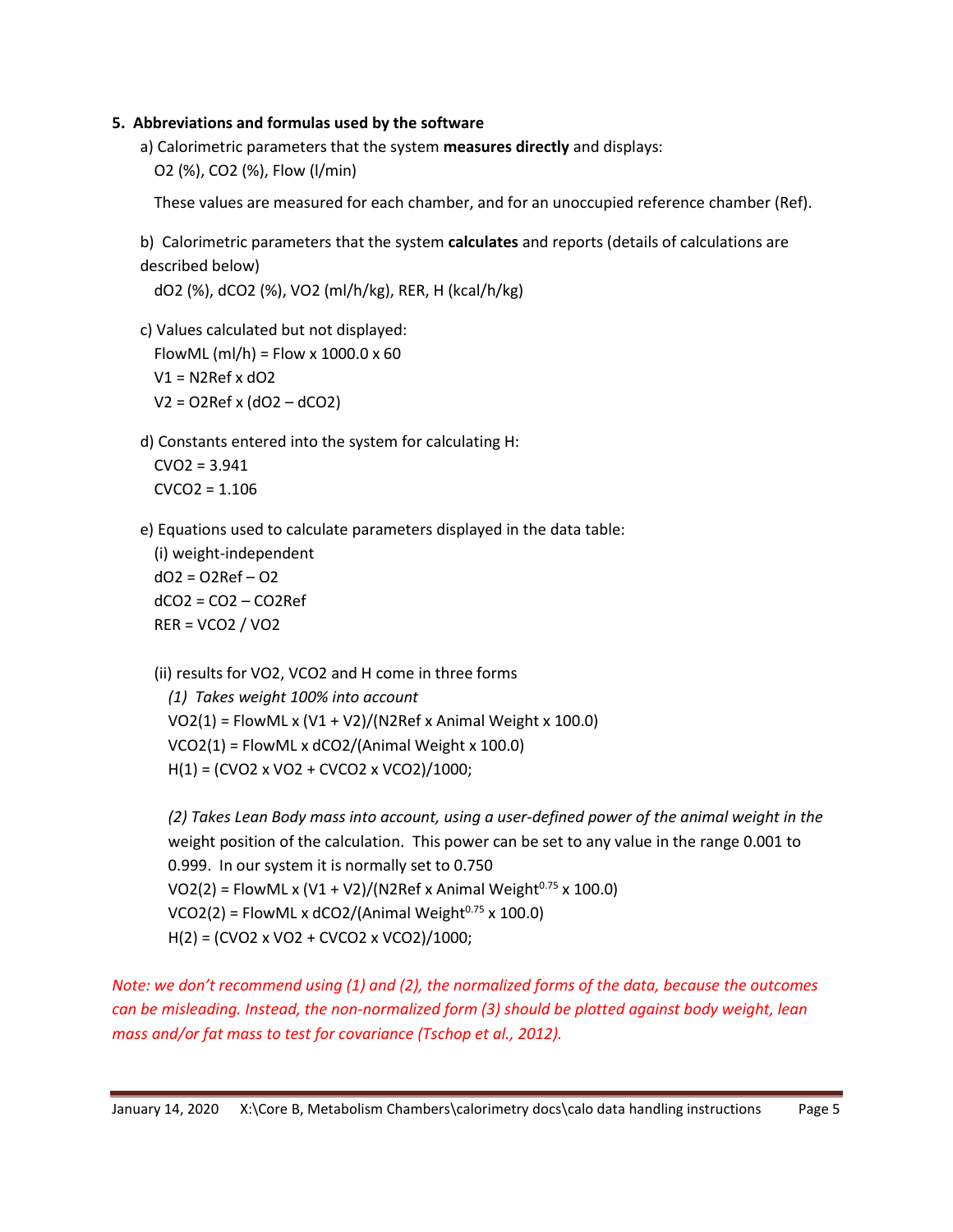*(3) The weight of the animal is not taken into account (power of the animal weight = 0).* VO2(3) = FlowML x (V1 + V2)/ (N2Ref x 100) VCO2(3) = FlowML x dCO2/( 100.0) H(3) = (CVO2 x VO2 + CVCO2 x VCO2)/1000;

#### <span id="page-5-0"></span>**6. Published resources**

**John R. Speakman. (2013).** Measuring energy metabolism in the mouse – theoretical, practical, and analytical considerations. Front Physiol. 2013 Mar 14;4:34. doi: 10.3389/fphys.2013.00034. eCollection 2013.

*An outstanding review of the classical and current literature. As the title indicates, the author discusses important points to consider when designing and analyzing calorimetry experiments.*

**Tschop et al. (2012).** A guide to analysis of mouse energy metabolism. Nature Methods 9(1): 57–63. *Up-to-date guidance, authored by a consortium of leaders in the field. Explains the importance of analyzing data by covariance, rather than by comparing mean values.*

**Kenneth A. Longo, S. Charoenthongtrakul, D. J. Giuliana, E. K. Govek, T. McDonagh, P. S. DiStefano and B. J. Geddes. (2010).** The 24-hour respiratory quotient predicts energy intake and changes in body mass. Am. J. Physiol. Regu. Integr. Comp. Physiol. 298:R747-R754 *They see weight loss in chambers even when mice are individually raised. Tests acute effect of high fat diet. Describes an approach to adjusting data for weight loss.*

**Andrew A. Butler and Leslie P. Kozak (2010).** A Recurring Problem With the Analysis of Energy Expenditure in Genetic Models Expressing Lean and Obese Phenotypes. Diabetes 59, February, pp 323- 329.

*Recommended by our advisory panel at the 2010 annual COBRE program review. Discusses problems with normalizing metabolic values to total body weight or to lean mass.*

**JRS Arch, D Hislop, SJY Wang & JR Speakman (2006)**. Some mathematical and technical issues in the measurement and interpretation of open-circuit indirect calorimetry in small animals. International Journal of Obesity 30:1322-1331.

*Discusses normalizing by analysis of covariance. Also explains the importance of air flow rate.*

**Dalan R. Jensen, et al. (2001).** A self-correcting indirect calorimeter system for the measurement of energy balance in small animals. J Appl Physiol 90:912-918. *Description of the equipment and principles behind its design.*

**Patrick C. Even, Asghar Mokhtarian and Agnes Pele (1994).** Practical Aspects of Indirect Calorimetry in Laboratory Animals. Neuroscience and Biobehavioral Reviews, Vol. 18, No. 3, pp. 435-447, *Operating principles of open-circuit calorimetry (the system we use) are explained starting on page 438. Discussion of principles for discriminating between maintenance metabolism and activity-related metabolism begins on page 441.*